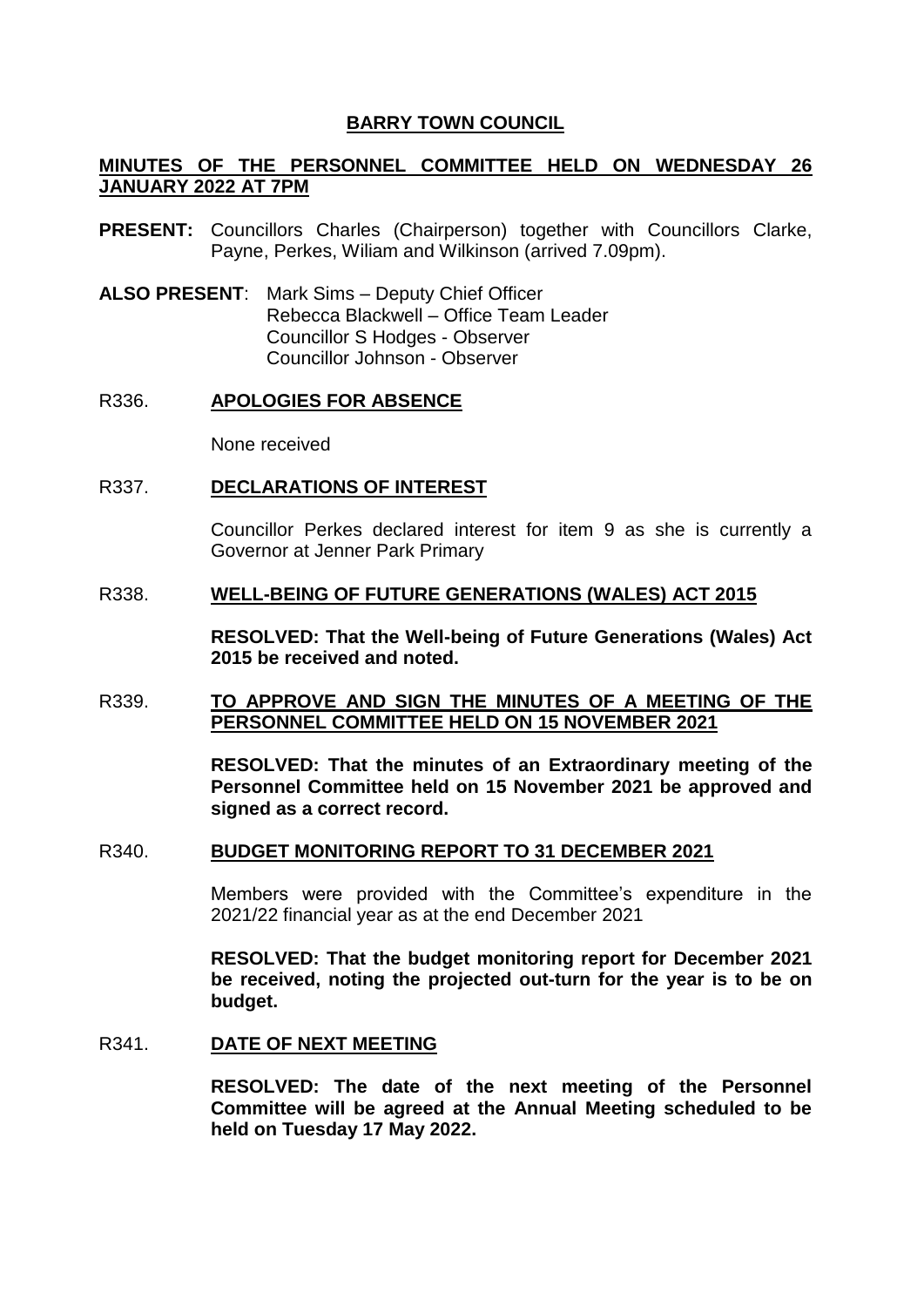## R342. **EXCLUSION OF PRESS AND PUBLIC**

**RESOLVED: That in accordance with Section 1(2) of the Public Bodies (Admission to Meetings) Act 1960, in view of the confidential nature of the business about to be transacted, it is advisable in the public interest that the press and public be excluded from the remainder of the meeting.** 

## R343. **TOIL**

Members were provided with the current levels of TOIL for officers with a breakdown of accrual and TOIL taken since last reported.

**RESOLVED: That the information within the report be received and noted and that the appropriate Line Managers continue to monitor the TOIL levels of the post holders including their workload and time pressures, ensuring that TOIL is taken as soon as practicable.** 

**7.03 pm Councillor Perkes left the meeting** 

# R344. **MINOR AUTHORITIES REPRESENTATIVE VACANCIES**

Members were provided with an update in relation to the current vacancies for Minor Authority Representatives.

Councillor Payne expressed an interest for the vacancy at Palmerston School.

**RESOLVED: That members of the Personnel Committee note the contents of the report, agreeing that if advertising is unsuccessful for the two vacancies with terms ending in March 2022 that the Councillors who are currently MARs at the schools will be reappointed.** 

## R345. **UPDATE ON PROPOSED VARIATION TO CEMETERY STAFF CONTRACTS RELATING TO CLOSING CEMETERY GATES 1 APRIL – 30 SEPTEMBER**

Members were provided with an update in relation to the proposed variation to Cemetery Staff contacts relating to closing the cemetery gates during the summer months April to September.

Members had a lengthy and detailed discussion, a confidential note of the discussion is on record with the Chief Officer.

**RECOMMENDED: To a meeting of Full Council being held on 7 February 2022 that the new offer to vary six members of cemetery staff contracts, detailed in the confidential note held on file with the Chief Officer, be approved.**